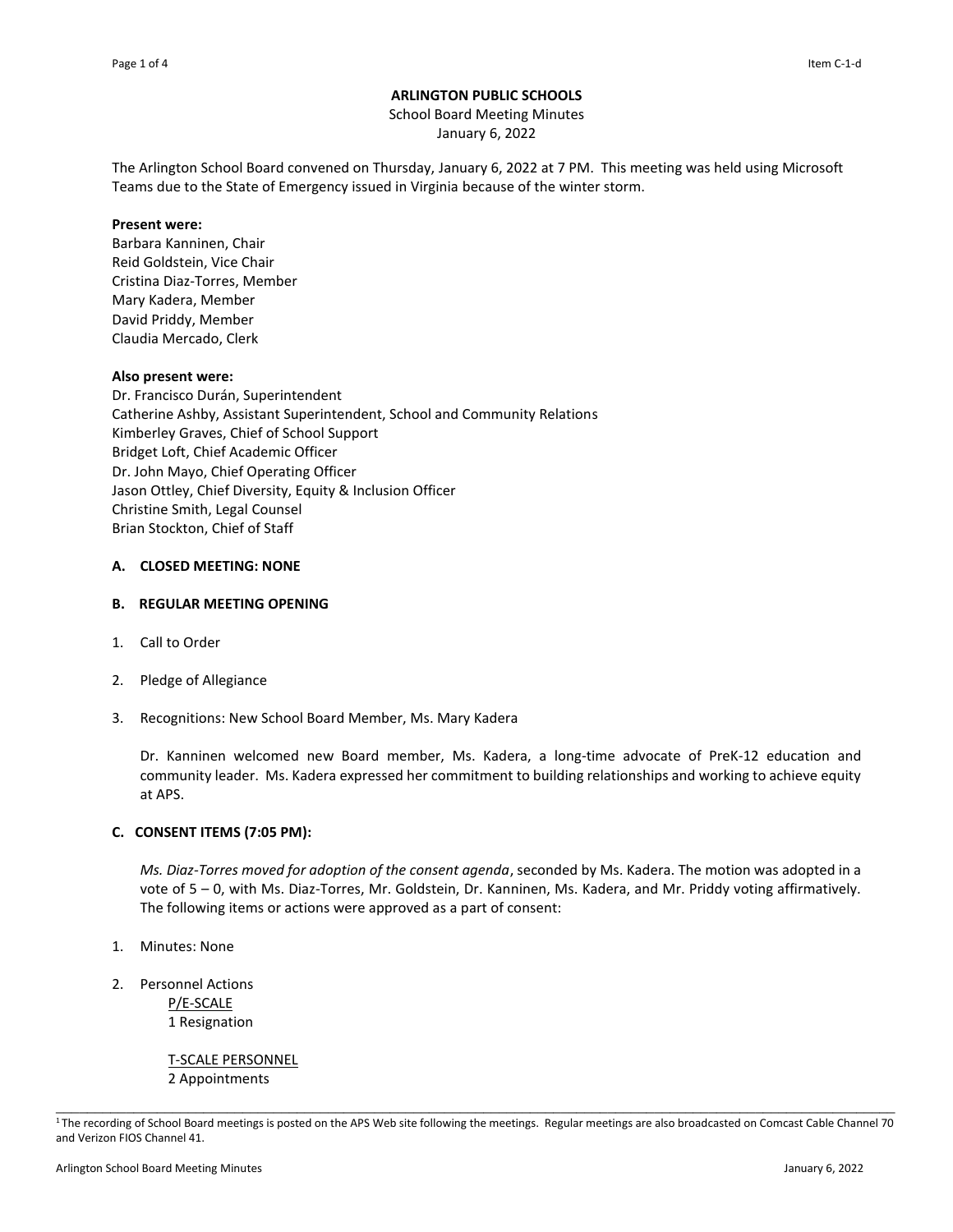4 Changes in Position/Salary 2 Resignations 1 Retirement

A-SCALE PERSONNEL Appointments Resignations Resignations (With Prejudice)

SUPPORT SERVICES PERSONNEL 5 Appointment 5 Changes in Salary/Position 1 Resignation 1 Retirement

- 3. Arlington School Board Code of Conduct for School Board Members
- 4. Revised School Board Member Liaison Assignments 2021-2022
- 5. Revised School Board Member Liaison Assignments to Arlington Civic Associations
- 6. Career Center Building Level Planning Committee (BLPC) Charge REMOVED FROM AGENDA
- 7. Grievance #2021-11-12-1

Under consent, Dr. Kanninen announced that the Board appointed Ms. Renee Harber as the Assistant Superintendent of Facilities and Operations. She also announced that the Board adopted a new Code of Conduct, as well as revised School Board Member Liaison Assignments to Schools, Advisory Groups, and Civic Associations to include new Board member, Ms. Kadera. 

#### **D. ANNOUNCEMENTS (7:09 PM):**

1. Board Announcements:

January 12, 2022 – Virtual Policy Subcommittee Meeting, 8:30 AM January 13, 2022 – Closed Meeting, 5:30 PM, School Board Conference Room  January 13, 2022 – Work Session #2 with the Advisory Council on Teaching & Learning (ACTL), 6:30 PM, Board Room

2. Superintendent's Announcements and Updates

As a result of the inclement weather, Dr. Durán explained the rationale to maintain schools closed the first week of January which prioritized the safety and wellbeing of students and staff. He suggested that it may be necessary to adjust the school year calendar moving forward if instruction was impacted by additional inclement weather. He then thanked custodians, transportation, and maintenance staff for their diligent work to clear the snow despite the staff shortages they faced. He also thanked the Operations Officer and the Safety, Security, and Risk Management staff for their work amidst the COVID-19 surge.

Dr. Durán shared the importance of layered mitigation measures to keep schools safe and open after winter break. He provided information on the revised quarantine and isolation guidance from the Centers for Disease Control and Prevention (CDC), the new opt-in COVID screening testing, and the staff vaccination verification deadline of January 28. Dr. Durán provided an update about how students would access instruction should they have to quarantine. Furthermore, Dr. Durán announced that APS was approved \$3.66 million in Emergency Connectivity Funds (EFC) through the Federal Communications Commission (FCC) to purchase equipment, student devices, and

\_\_\_\_\_\_\_\_\_\_\_\_\_\_\_\_\_\_\_\_\_\_\_\_\_\_\_\_\_\_\_\_\_\_\_\_\_\_\_\_\_\_\_\_\_\_\_\_\_\_\_\_\_\_\_\_\_\_\_\_\_\_\_\_\_\_\_\_\_\_\_\_\_\_\_\_\_\_\_\_\_\_\_\_\_\_\_\_\_\_\_\_\_\_\_\_\_\_\_\_\_\_\_\_\_\_\_\_ <sup>1</sup>The recording of School Board meetings is posted on the APS Web site following the meetings. Regular meetings are also broadcasted on Comcast Cable Channel 70 and Verizon FIOS Channel 41.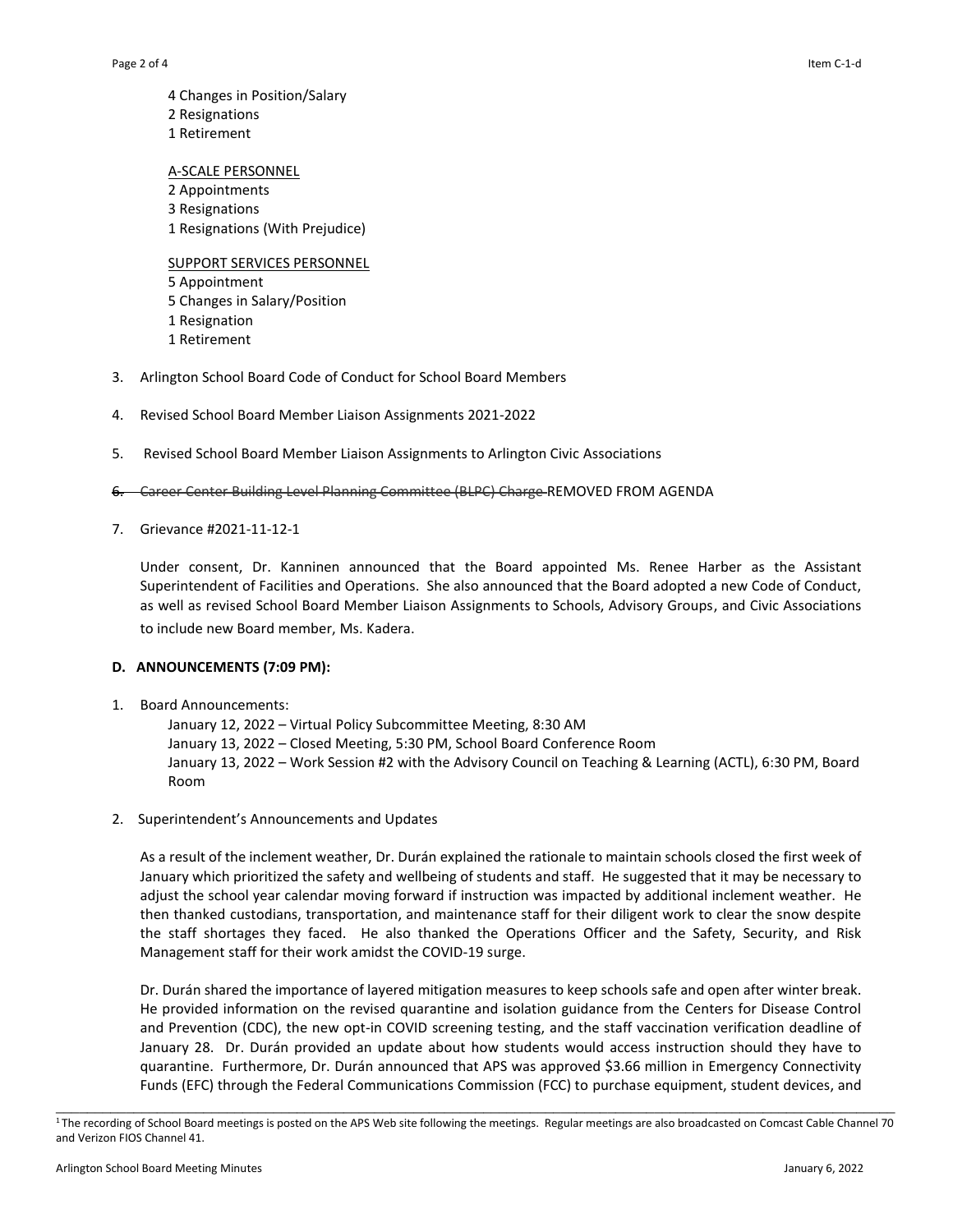other services through Apple. In addition, the Superintendent addressed the in-person athletics and extracurricular activities pause between December 30 and January 14 due to the high transmission rate of COVID-19 in Arlington. To conclude, Dr. Durán provided information about the middle and high school transfer options application process.

The Board discussed the athletics and extracurricular activities pause which led to Mr. Zac Pope, Director of Safety, Security, Risk and Emergency Management, to explain the rationale behind the 14-pause and testing requirements. In response to the pause, Ms. Kadera urged collaboration with Arlington County to help stifle the spread of the Omicron variant as a community. The Board also discussed acquiring an inventory of COVID-19 tests and masks for staff and students and the need to plan for a staff shortage if the high COVID-19 transmission rate affected personnel. In addition, Ms. Diaz-Torres echoed her deep gratitude to the staff who worked during the inclement weather days and Ms. Kadera appreciated APS receiving the EFC grant.

### **E. PUBLIC COMMENT ON AGENDA AND NON-AGENDA ITEMS (7:44 PM):**

The following speakers addressed the Board regarding COVID strategies, quarantine guidelines, mental health impact on students, and opposing the pause of athletic activities:

Stephanie Foster, parent Josh Folb, parent Katy Senkus, parent Anna Chenoweth Elijah Hughes, student, Washington-Liberty High School John Cunningham, parent Mark Weiser, parent, Washington-Liberty High School Elizabeth Berendt, parent, Washington-Liberty High School Jack Myers, parent, Washington-Liberty High School Peter Madden, student, Williamsburg Middle School Cecilia Kline

#### **F. MONITORING ITEMS (8:12 PM):**

#### 1. Policy Revisions

Mr. Stockton informed the Board that APS is governed by 194 Policies that are approved by the Board and 255 Policy Implementation Procedures (PIPs) that are approved by the Superintendent; the PIPs give specific guidance on the process of implementing a policy. He shared about the Policy Review Team (PRT) and the School Board Policy Subcommittee and their roles to comprehensively manage policy revisions and public engagement. Mr. Matt Smith, Policy Review Team Project Lead, spoke about the six-step revision process that occurs over a period of six months for each policy and that all policies are to be reviewed every five years. He shared about the alignment to the Strategic Plan and Performance Objective 19, the impact of COVID-19 on policy revisions, and the areas of strengths and opportunities for improvement. He also spoke about adding more members to the PRT to rotate participation and recommended a Director of Policy to focus on content and a consistent process.

Ms. Diaz-Torres and Mr. Goldstein, members of the School Board Policy Subcommittee, thanked Mr. Smith and Mr. Stockton, the PRT, and advisory committees for being instrumental in ensuring that APS has a solid policy system to support students and staff and they noted the careful work that is involved in policy management. Ms. Kadera suggested recruiting teachers to participate in the PRT to make sure instructional voices are part of the policy process and Mr. Priddy inquired about the proposed Director of Policy position. Dr. Kanninen briefly explained the progress made in the policy management area since 2016 which has led to the current robust structure that includes community engagement, thanking former Board members Dr. Violand-Sanchez, Ms. Talento, and Ms. Van Doren for spearheading this effort during their time on the Board. She also supported the Director of Policy recommendation and inquired about prioritizing policy revisions.

#### **G. ACTION ITEMS (8:46 PM):**

\_\_\_\_\_\_\_\_\_\_\_\_\_\_\_\_\_\_\_\_\_\_\_\_\_\_\_\_\_\_\_\_\_\_\_\_\_\_\_\_\_\_\_\_\_\_\_\_\_\_\_\_\_\_\_\_\_\_\_\_\_\_\_\_\_\_\_\_\_\_\_\_\_\_\_\_\_\_\_\_\_\_\_\_\_\_\_\_\_\_\_\_\_\_\_\_\_\_\_\_\_\_\_\_\_\_\_\_ <sup>1</sup>The recording of School Board meetings is posted on the APS Web site following the meetings. Regular meetings are also broadcasted on Comcast Cable Channel 70 and Verizon FIOS Channel 41.